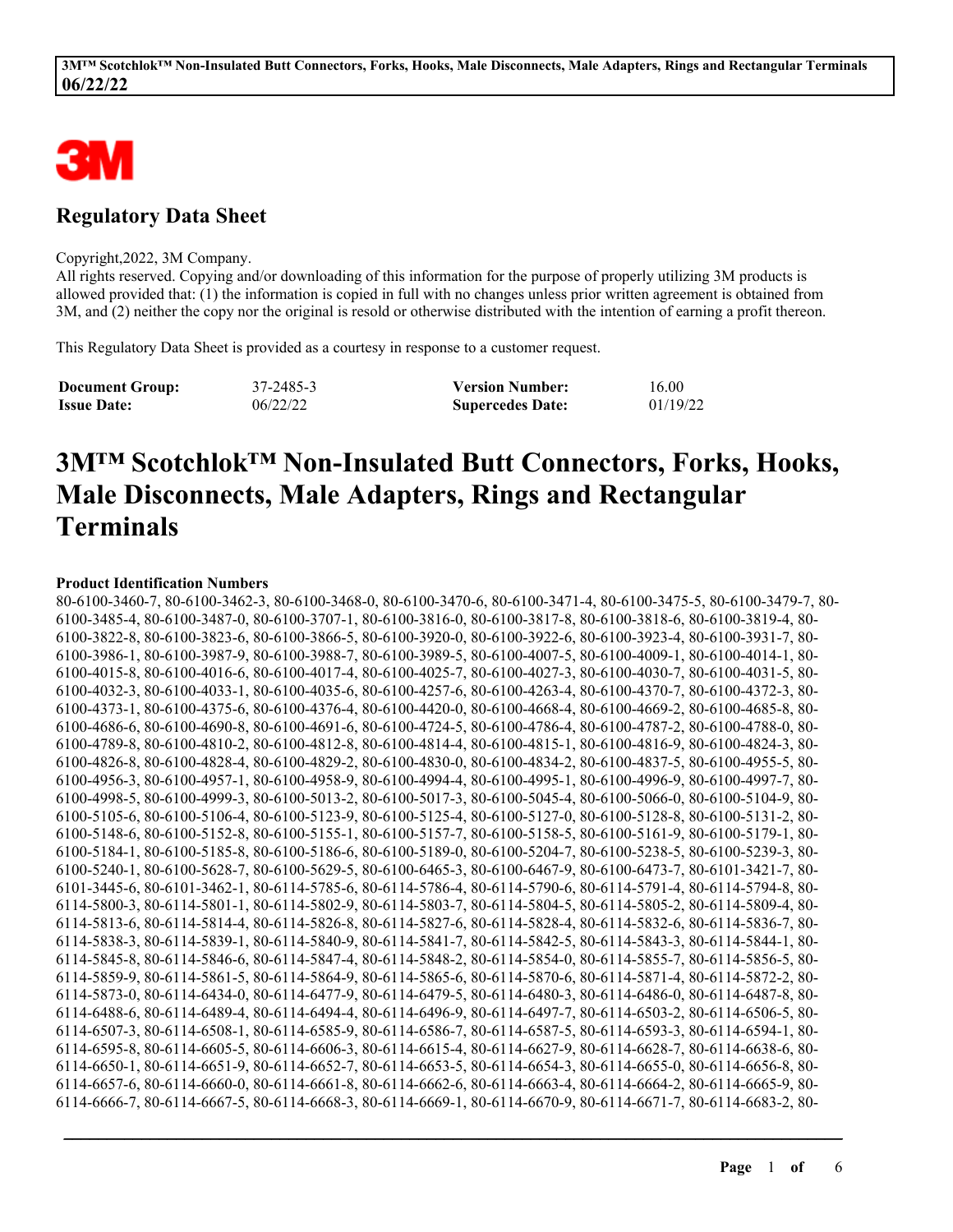#### 6114-6684-0, 80-6114-6685-7, 80-6116-0668-4

|  |  |                                                | 7100165817, 7010320793, 7010398241, 7010351316, 7010398235, 7010320791, 7010398234, 7010351312, 7010398233, |  |  |
|--|--|------------------------------------------------|-------------------------------------------------------------------------------------------------------------|--|--|
|  |  |                                                | 7010304207, 7010351311, 7010398232, 7010320790, 7010398231, 7010351310, 7100165327, 7010351309, 7010398229, |  |  |
|  |  |                                                | 7010320789, 7010398228, 7010351308, 7010398227, 7010304206, 7100165322, 7100165317, 7100165316, 7100165308, |  |  |
|  |  |                                                | 7100165307, 7100165306, 7010320787, 7100165299, 7010398221, 7100165296, 7100165295, 7100165294, 7010304202, |  |  |
|  |  |                                                | 7010351291, 7010398200, 7100165275, 7100165273, 7100165272, 7100165270, 7100165269, 7100165268, 7100165267, |  |  |
|  |  |                                                | 7100165266, 7100165263, 7100165262, 7100165261, 7010304199, 7100135217, 7100027556, 7100007282, 7000133313, |  |  |
|  |  |                                                | 7010399939, 7010351132, 7010351131, 7100165244, 7100044405, 7100165243, 7010399935, 7010320649, 7100165241, |  |  |
|  |  |                                                | 7100165240, 7010399933, 7100165239, 7010351128, 7100165238, 7100017349, 7100165237, 7100017348, 7000133302, |  |  |
|  |  |                                                | 7010399931, 7010399929, 7010320647, 7000133294, 7100165236, 7010399923, 7010297495, 7010399921, 7100165233, |  |  |
|  |  |                                                | 7100041137, 7010351119, 7010399918, 7100165232, 7010319715, 7000133276, 7010399914, 7010349786, 7100165231, |  |  |
|  |  |                                                | 7010399912, 7100184972, 7100164207, 7100164202, 7100164184, 7100164181, 7100164180, 7100164175, 7100164174, |  |  |
|  |  |                                                | 7000132274, 7100164168, 7100014098, 7100164166, 7100164164, 7100164163, 7100164162, 7100164161, 7100164159, |  |  |
|  |  |                                                | 7100164157, 7100135166, 7100164156, 7100164155, 7100164154, 7100164152, 7100164151, 7100164150, 7100164149, |  |  |
|  |  |                                                | 7000132272, 7000132271, 7100164141, 7100164140, 7000132268, 7100164126, 7100164121, 7100164120, 7100164112, |  |  |
|  |  |                                                | 7100164111, 7100164110, 7100164109, 7100164108, 7100164107, 7100164100, 7100164099, 7100164098, 7100164097, |  |  |
|  |  |                                                | 7100164083, 7100164082, 7100027559, 7100164081, 7100164080, 7100164079, 7100164078, 7100164077, 7000132260, |  |  |
|  |  |                                                | 7100164076, 7100164075, 7100164074, 7100164066, 7100164065, 7100164064, 7100164063, 7100164055, 7100164052, |  |  |
|  |  |                                                | 7100164051, 7100164050, 7100164049, 7100164048, 7100164047, 7100164035, 7100164026, 7100164025, 7100164024, |  |  |
|  |  |                                                | 7100164023, 7100164022, 7100164016, 7100164015, 7100163995, 7100163994, 7100163993, 7100163992, 7100163991, |  |  |
|  |  |                                                | 7100163990, 7100163989, 7100163988, 7100163987, 7100163986, 7100163985, 7100163984, 7100163977, 7100163976, |  |  |
|  |  |                                                | 7100163975, 7100163974, 7100163968, 7100163967, 7100163966, 7100163965, 7100163958, 7100163948, 7100163947, |  |  |
|  |  |                                                | 7100163946, 7100163945, 7100163944, 7100163937, 7100163923, 7100163922, 7100163921, 7100163920, 7100163919, |  |  |
|  |  | 7100163918, 7100163917, 7100163916, 7100163915 |                                                                                                             |  |  |

3M Electrical Markets Division 3M Center, St. Paul, MN 55144-1000, USA 1-888-3M HELPS (1-888-364-3577)

#### **RDSs are available at www.3M.com**

# **Regulations and Industry Standards**

#### **California Proposition 65**

To the best of the manufacturer's knowledge, this product is in compliance with Proposition 65, and reasonably anticipated use of this product will not result in exposure to any Proposition 65 chemicals that would require a Proposition 65 warning. **China RoHS**

This product or part does not exceed the maximum concentration values (MCVs) in China RoHS GB/T 26572-2011 (Requirements of Concentration limits for certain restricted substances in electrical and electronic products), which means that each of the homogeneous materials within this product is below the following MCVs: (a) 0.1% (by weight) for lead and its compounds, mercury and its compounds, hexavalent chromium and its compounds, polybrominated biphenyls or polybrominated diphenyl ethers; and (b) 0.01% (by weight) for cadmium and its compounds.

## **Conflict Minerals**

On August 22, 2012, the Securities and Exchange Commission (SEC) adopted final rules on conflict minerals reporting, pursuant to Section 1502 of the Dodd-Frank Act which requires manufacturers of products containing "conflict minerals" to disclose to the SEC whether those minerals are sourced from the Democratic Republic of Congo (DRC) or adjoining countries. 3M has been participating in the EICC-GeSI Extractives Workgroup, and are incorporating the EICC-GeSI Conflict Minerals Reporting template in existing systems for use with suppliers of materials that may contain conflict minerals covered by the SEC rules. 3M will provide product-specific information once the required supply chain data has been obtained.

#### **EU REACH**

Substances listed in Annex XIV of Regulation No 1907/2006 of the European Parliament and the Council concerning the Registration, Evaluation, Authorization and Restriction of Chemicals (REACH) are not intentionally added to this product.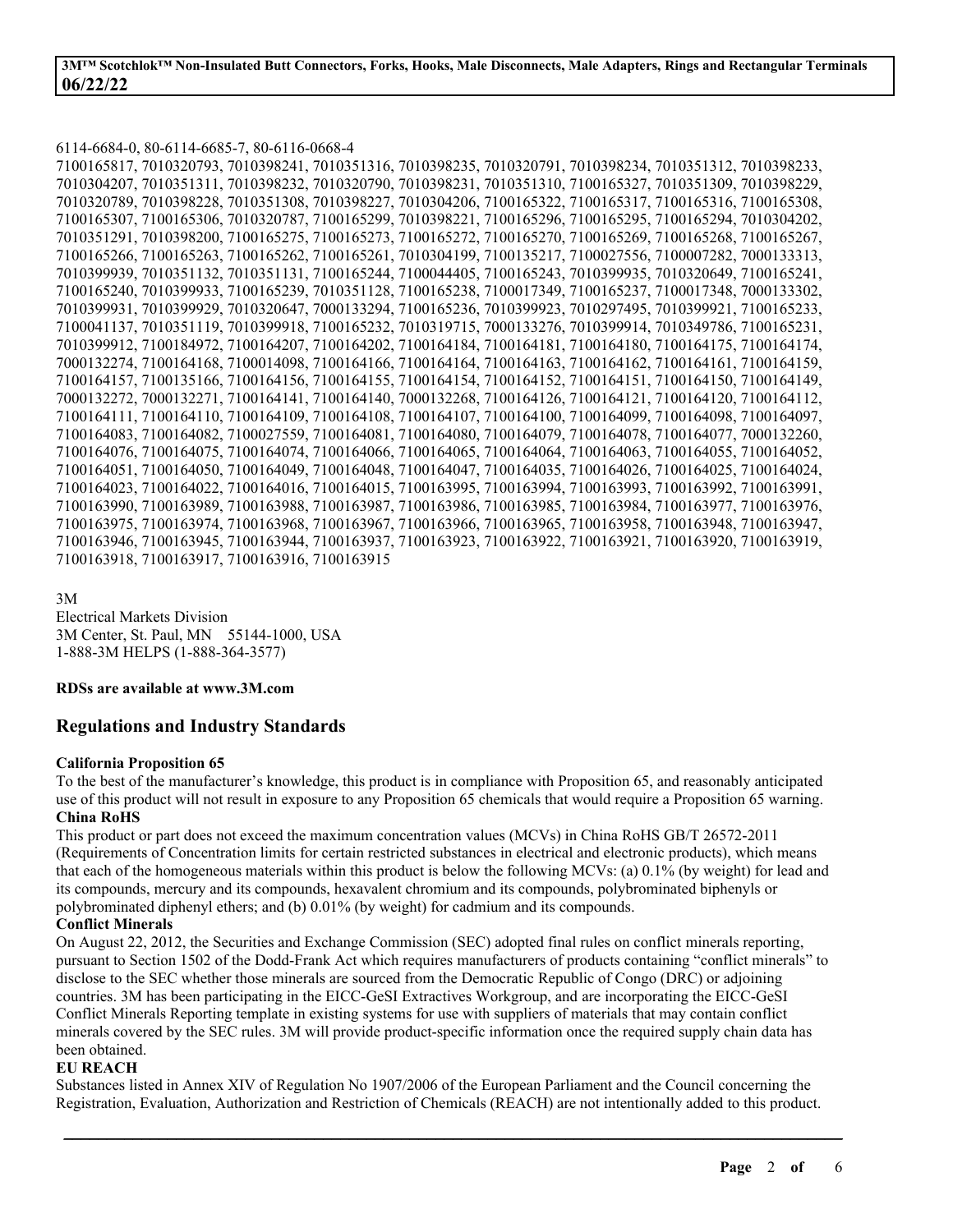### **EU REACH**

Substances listed in Annex XVII of Regulation No 1907/2006 of the European Parliament and the Council concerning the Registration, Evaluation, Authorization and Restriction of Chemicals (REACH) are not intentionally added to this product. **EU REACH**

This product, including any article that the product is composed of, does not contain at greater than 0.1% by weight a Substance of Very High Concern (SVHC) substance identified according to Article 59 of REACH. This declaration reflects the substances on the candidate SVHC list, effective June 2022.

#### **EU RoHS**

This product does not exceed the maximum concentration values (MCVs) set under EU Directive 2011/65/EU (RoHS recast/RoHS 2), as stated in Annex II to that directive. This means that each of the homogenous materials within this product does not exceed the following MCVs: (a) 0.1% (by weight) for lead, mercury, hexavalent chromium, polybrominated biphenyls or polybrominated diphenyl ethers; and (b) 0.01% (by weight) for cadmium.

#### **EU RoHS Phthalates**

This product does not exceed the maximum concentration values (MCVs) for phthalates set under EU Directive 2011/65/EU (RoHS recast/RoHS 2), as amended by EU 2015/863, which applies to finished EEE after July 22, 2019 for Category 1-7, 10- 11 products and after July 22, 2021 for Category 8 and 9 products. This means that each of the homogeneous materials within this product does not exceed the MCV of 0.1% (by weight) for each of the following phthalates: DEHP, BBP, DBP, and DIBP.

#### **TSCA Section 6**

This product is not known to contain 2,4,6-Tri-tert-butylphenol (CAS 732-26-3).

# **TSCA Section 6**

This product is not known to contain Decabromodiphenyl Ether (Deca-BDE) (CAS 1163-19-5).

**TSCA Section 6**

This product is not known to contain Hexachlorobutadiene (HCBD) (CAS 87-68-3).

**TSCA Section 6**

This product is not known to contain Pentachlorothiophenol (PCTP) (CAS 133-49-3).

**TSCA Section 6**

This product is not known to contain Phenol, isopropylated phosphate (3:1) (PIP (3:1)) (CAS 68937-41-7).

# **Chemicals and/or Compounds of Interest**

**4,4'-Methylenebis(2,6-Diethylaniline) (CAS 13680-35-8)** : Not intentionally added.

**Acrylamide (CAS 79-06-1)** : Not intentionally added.

**Aflatoxins/Mycotoxins** : Not intentionally added.

**Alkylphenol (AP)** : Not intentionally added.

**Alkylphenolethoxylates (APE)** : Not intentionally added.

**Antimony and (Sb) Compounds** : Not intentionally added.

**Aromatic Amines** : Not intentionally added.

**Arsenic and (As) Compounds** : Not intentionally added.

**Asbestos** : Not intentionally added.

**Azocolorants and Azodyes** : Not intentionally added.

**Azocolorants and Azodyes** : This product does not contain azo dyes which, by reductive cleavage of one or more azo groups, may release one or more of the aromatic amines listed in the Appendix I, in detectable concentrations above 30 ppm in the finished article or in the dyes parts thereof, according to the testing method established in accordance with Article 2a of this European Commission Directive 2002/61/EC (2004/21/EC).

**Barium and (Ba) Compounds** : Not intentionally added.

**Benzenamine, N-Phenyl-, Reaction Products with Styrene and 2,4,4-Trimethylpentene (BNST) (CAS 68921-45-9)** : Not intentionally added.

**Beryllium and (Be) Compounds** : Not intentionally added.

**Biocides/Preservatives** : Biocides/preservatives are not intentionally added for the purpose of protecting the product from the growth of microorganisms.

\_\_\_\_\_\_\_\_\_\_\_\_\_\_\_\_\_\_\_\_\_\_\_\_\_\_\_\_\_\_\_\_\_\_\_\_\_\_\_\_\_\_\_\_\_\_\_\_\_\_\_\_\_\_\_\_\_\_\_\_\_\_\_\_\_\_\_\_\_\_\_\_\_\_\_\_\_\_\_\_\_\_\_\_\_\_\_\_\_\_

**Bismuth and (Bi) Compounds** : Not intentionally added.

**Bisphenol A (BPA) (CAS 80-05-7)** : Not intentionally added.

**Butyl Benzyl Phthalate (BBP) (CAS 85-68-7)** : Not intentionally added.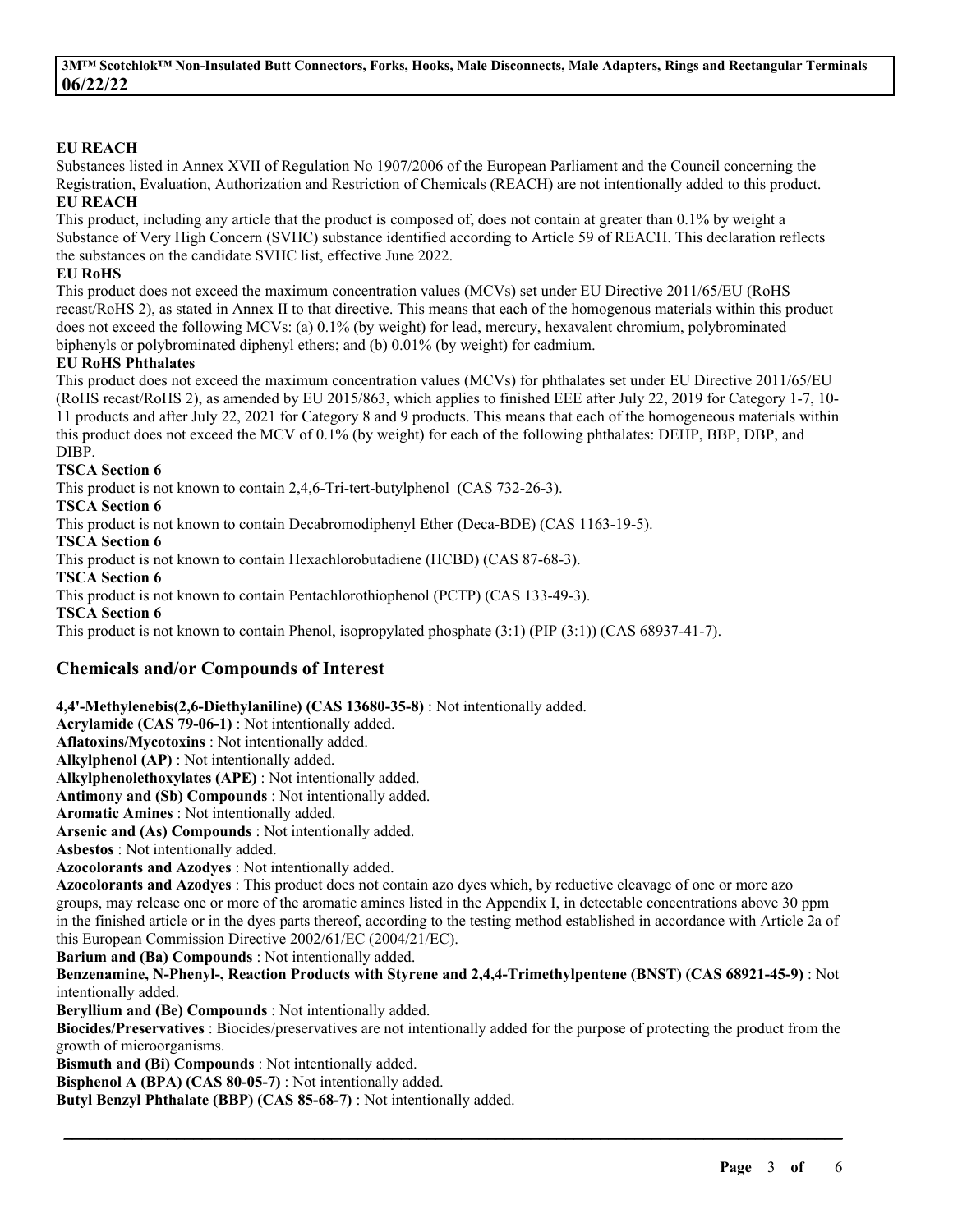3MTM ScotchlokTM Non-Insulated Butt Connectors, Forks, Hooks, Male Disconnects, Male Adapters, Rings and Rectangular Terminals **06/22/22**

**Butylated Hydroxyanisole (BHA) (CAS 25013-16-5)** : Not intentionally added. **Butylated Hydroxytoluene (BHT) (128-37-0)** : Not intentionally added. **Cadmium and (Cd) Compounds** : Not intentionally added. **Chlorinated Paraffins, Short Chain** : Not intentionally added. **Chlorinated Polyethylene** : Not intentionally added. **Chlorofluorocarbons (CFCs)** : Not intentionally added. **Chloroprene (Neoprene)** : Not intentionally added. **Chlorosulfonated Polyethylene** : Not intentionally added. **Chromium and (Cr) Compounds** : Not intentionally added. **Cobalt and (Co) Compounds** : Not intentionally added. **Colophony (Rosin) (CAS 8050-09-7)** : Not intentionally added. **Copper and (Cu) Compounds** : Contains. **Creosote** : Not intentionally added. **Crystalline Silica** : Not intentionally added. **Decabromodiphenyl Ether (Deca-BDE) (CAS 1163-19-5)** : Not intentionally added. **Di(2-Ethylhexyl) Phthalate (DEHP) (CAS 117-81-7)** : Not intentionally added. **Di(Methoxyethyl) Phthalate (DMEP) (CAS 117-82-8)** : Not intentionally added. **Dibutyl Phthalate (DBP) (CAS 84-74-2)** : Not intentionally added. **Dibutyl Tin Compounds** : Not intentionally added. **Diisobutyl Phthalate (DIBP) (CAS 84-69-5)** : Not intentionally added. **Diisodecyl Phthalate (DIDP)** : Not intentionally added. **Diisononyl Phthalate (DINP)** : Not intentionally added. **Dimethyl Fumarate (DMF) (CAS 624-49-7)** : Not intentionally added. **Dimethylacetamide (CAS 127-19-5)** : Not intentionally added. **Di-n-Octyl Phthalate (DNOP) (CAS 117-84-0)** : Not intentionally added. **Dioxins and Furans** : Not intentionally added. **Dyes** : Not intentionally added. **Epoxy Compounds** : Not intentionally added. **Fiberglass** : Not intentionally added. **Flame Retardants (not PBB or PBDE)** : Not intentionally added. **Flavorings** : Not intentionally added. **Formaldehyde (CAS 50-00-0)** : Not intentionally added. **Gold and (Au) Compounds** : Not intentionally added. **Graphite (CAS 7782-42-5)** : Not intentionally added. **Halogenated Compounds** : Bromine, chlorine, fluorine, iodine or chemical compounds containing them are not intentionally added. **Halogenated Flame Retardants** : Not intentionally added. **Hexabromo Cyclo-Dodecane (HBCD)** : Not intentionally added. **Hexavalent Chromium and (Cr+6) Compounds** : Not intentionally added. **Hydrochlorofluorocarbons (HCFCs)** : Not intentionally added. **Iridium and (Ir) Compounds** : Not intentionally added. **Iron and (Fe) Compounds** : Not intentionally added. **Jatropha** : Not intentionally added. **Lead and (Pb) Compounds** : Not intentionally added. **Lithium and (Li) Compounds** : Not intentionally added. **Materials of Human or Animal Origin** : Not intentionally added. **Melamine (CAS 108-78-1)** : Not intentionally added. **Mercury and (Hg) Compounds** : Not intentionally added. **Methylene Chloride (CAS 75-09-2)** : Not intentionally added. **Mica** : Not intentionally added. **Molybdenum and (Mo) Compounds** : Not intentionally added. **Musk Xylene (CAS 81-15-2)** : Not intentionally added. **Naphthalene (CAS 91-20-3)** : Not intentionally added. **Natural Rubber Latex** : Not intentionally added.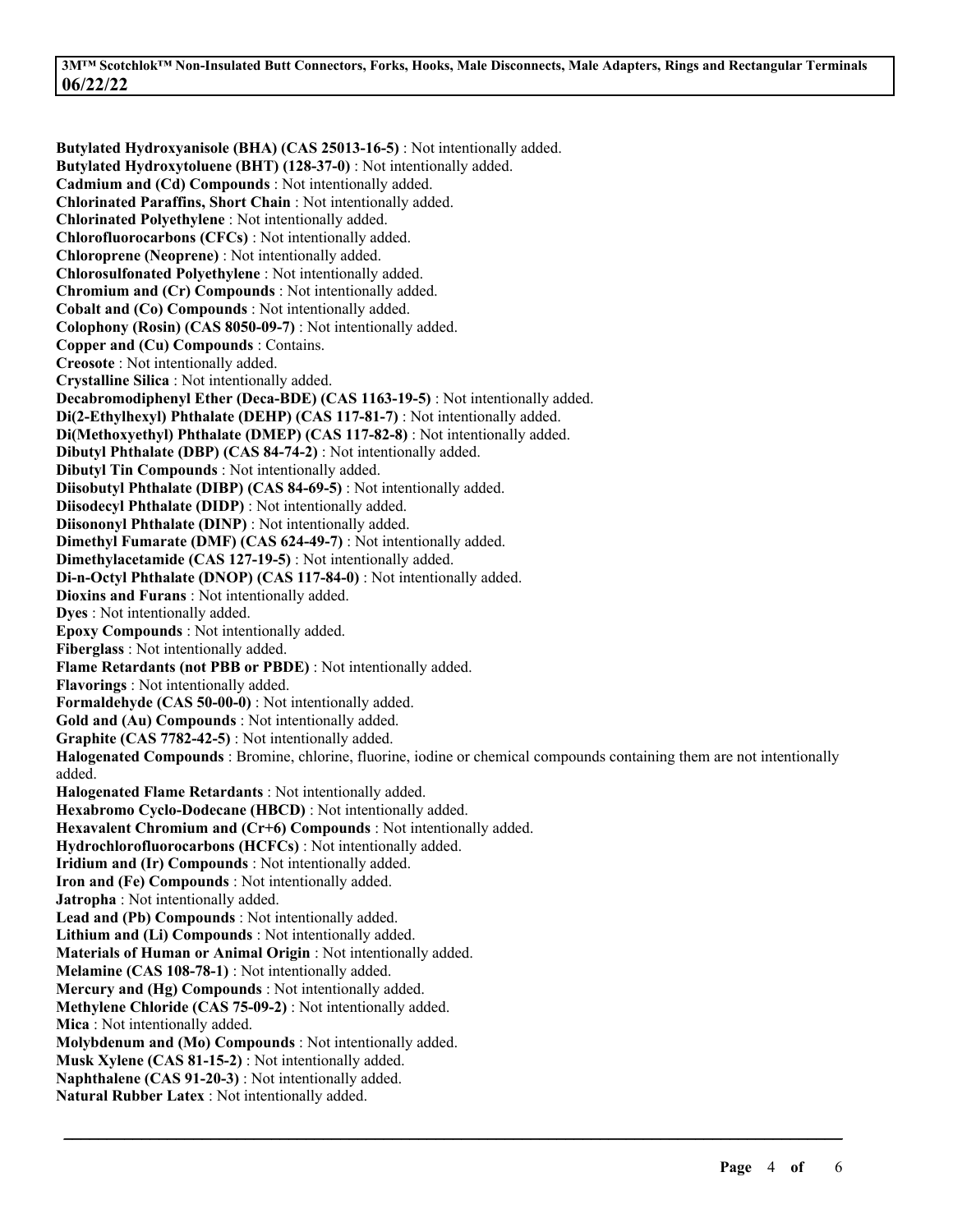**Nickel and (Ni) Compounds** : Not intentionally added. **N-Nitrosamines** : Not intentionally added. **Nonylphenol (NP)** : Not intentionally added. **Nonylphenol Ethoxylates (NPE)** : Not intentionally added. **Organochlorine Pesticides** : Not intentionally added. **Organophosphate Pesticides** : Not intentionally added. **Organotin Compounds** : Not intentionally added. **Osmium and (Os) Compounds** : Not intentionally added. **Ozone Depleting Chemicals (ODCs)** : Not intentionally added. **Palladium and (Pd) Compounds** : Not intentionally added. **Pentachlorophenol (87-86-5)** : Not intentionally added. **Perchloroethylene (CAS 127-18-4)** : Not intentionally added. **Perfluorooctanesulfonic Acid (PFOS) (CAS 1763-23-1)** : Not intentionally added. **Perfluorooctanoic Acid (PFOA) (CAS 335-67-1)** : Not intentionally added. **Pesticides/Antimicrobials (FIFRA)** : This chemical or chemical compound is not intentionally added or it does not have a pesticidal/antimicrobial purpose (i.e., a claim) pursuant to the US EPA's Federal Insecticide Fungicide Rodenticide Act (FIFRA) regulation. **Petrochemical Fertilizers** : Not intentionally added. **Phenol (CAS 108-95-2)** : Not intentionally added. **Phenylalanine (CAS 150-30-1)** : Not intentionally added. **Phosphorus and (P) Compounds** : Not intentionally added. **Phthalates** : Not intentionally added. **Platinum and (Pt) Compounds** : Not intentionally added. **Polybrominated Biphenyls (PBB)** : Not intentionally added. **Polybrominated Diphenylethers (PBDE)** : Not intentionally added. **Polychlorinated Biphenyls (PCBs)** : Not intentionally added. **Polychlorinated Naphthalenes (PCNs) (>3 Chlorine Atoms)** : Not intentionally added. **Polycyclic Aromatic Hydrocarbons (PAHs)** : Not intentionally added. **Polyvinyl Chloride (PVC)** : Not intentionally added. **Potassium and (K) Compounds** : Not intentionally added. **Radioactive Substance** : Not intentionally added. **Residual Organic Solvents** : Organic solvents were not used in the manufacture of this product and none are known to be present. This product is not tested for residual organic solvents. **Rhodium and (Rh) Compounds** : Not intentionally added. **Ruthenium and (Ru) Compounds** : Not intentionally added. **Selenium and (Se) Compounds** : Not intentionally added. **Silicone** : Not intentionally added. **Silver and (Ag) Compounds** : Not intentionally added. **Sodium Benzoate (CAS 532-32-1)** : Not intentionally added. **Sodium Nitrate (CAS 7631-99-4)** : Not intentionally added. **Sulfite** : Not intentionally added. **Sulfur and (S) Compounds** : Not intentionally added. **Tartrazine (CAS 1934-21-0)** : Not intentionally added. **Tetrabromobisphenol A (TBBA) (CAS 79-94-7)** : Not intentionally added. **Thallium and (Tl) Compounds** : Not intentionally added. **Tin and (Sn) Compounds** : Contains. **Tributyl Tin Compounds** : Not intentionally added. **Triphenyl Tin Compounds** : Not intentionally added. **Vanadium and (V) Compounds** : Not intentionally added. **Zinc and (Zn) Compounds** : Not intentionally added.

Disclaimers: The information provided in this document related to material content represents 3M's knowledge and belief, which may be based in whole or in part on information provided by suppliers to 3M. This is intended to answer commonly asked questions about 3M products and is not intended to be a comprehensive listing of all substances that may be of interest or that may be regulated in this or other 3M products, nor is it intended to be a comprehensive summary of any and all regulations that may apply to this product. Where substances are listed, their listing does not infer or constitute a judgment as to their